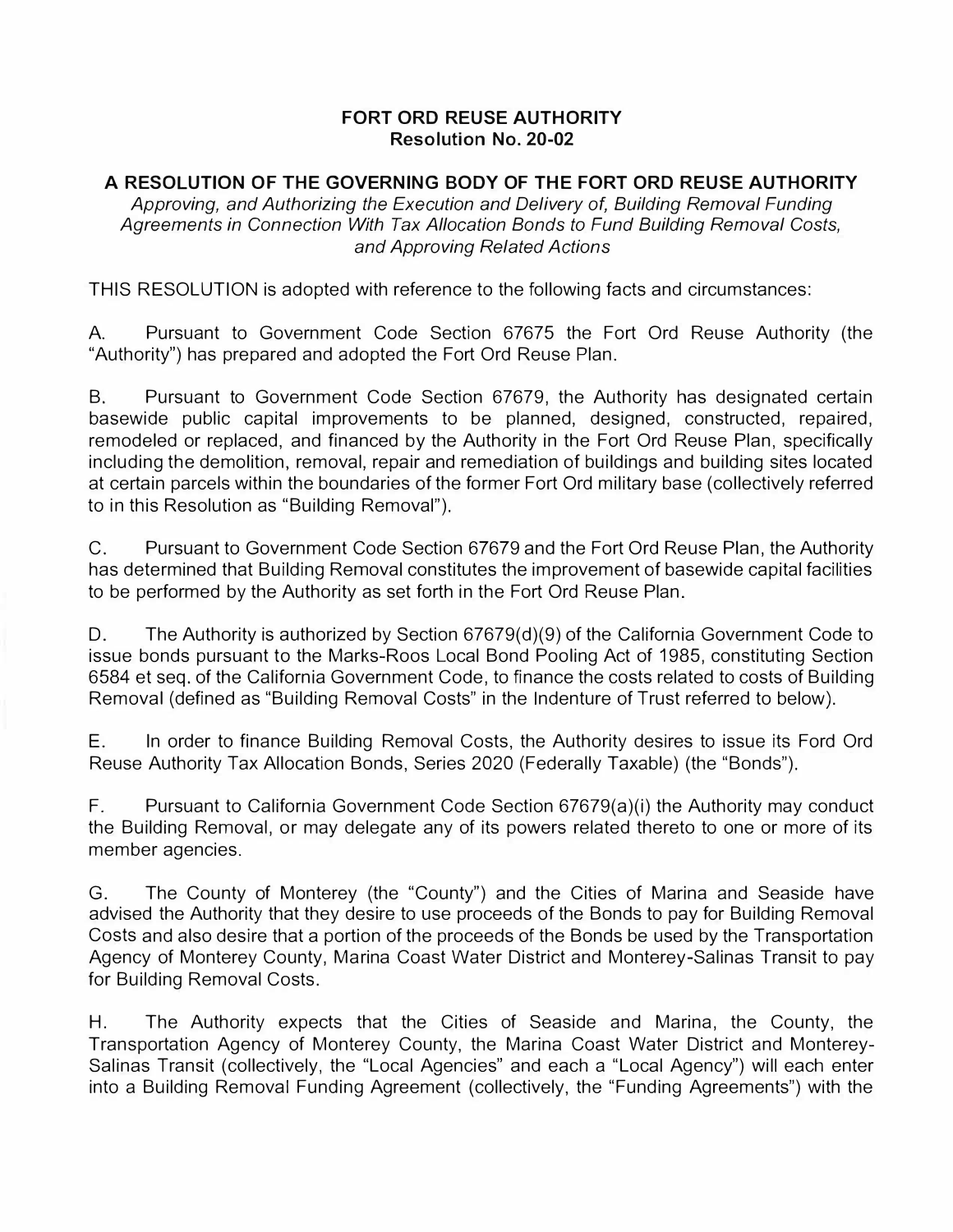Authority and the City of Marina, whereby they will each agree to use Bond proceeds allocated to them to pay Building Removal Costs.

I. On December 13, 2019, at a regular meeting of the Board of the Authority, the Board adopted Resolution No. 19-13 (the "Authorizing Resolution") authorizing the issuance of the Bonds and the execution and delivery of an Indenture of Trust (the "Indenture of Trust"), as well as the filing of judicial validation proceedings under Section 860 et. seq. of the California Code of Civil Procedure related to the Bonds, the Indenture and the revenues of the Authority pledged to the repayment of the Bonds under the Indenture (the "Validation Action").

J. On March 12, 2020, the Superior Court of the State of California, County of Monterey, rendered a judgement in the Validation Action in favor of the Authority with respect to the matters that were the subject of the Validation Action.

K. Copies of the Funding Agreements have been placed on file with the Secretary, and the Board now desires to approve the Funding Agreements in anticipation of the issuance of the Bonds.

NOW THEREFORE the Board hereby resolves that:

1. The foregoing recitals are true and correct.

2. The Board hereby approves the Funding Agreements in the respective forms on file with the Secretary. The Chair, the Executive Officer and the Treasurer of the Authority (each, an "Authorized Officer"), each acting alone, are hereby authorized and directed to execute and deliver the Funding Agreements for and in the name and on behalf of the Authority in such forms, together with such changes therein, deletions therefrom and additions thereto as the Authorized Officer executing the same shall approve, subject to the advice of Bond Counsel and the Counsel to the Authority, such approval to be conclusively evidenced by the execution and delivery by an Authorized Officer of the Funding Agreements. The changes may include, but are not limited to, changes to allow for funding of pension liabilities of the Authority with proceeds of the Bonds, if such funding is otherwise approved by the Board.

Notwithstanding the foregoing, the percentages of the allocation of Bond proceeds to be inserted in to the appropriate provisions of Section 2 of the several agreements, based on the allocations determined at the December 13, 2019, Board meeting, are as follows: City of Marina, 50.00%; Transportation Agency for Monterey County, 7.00%; Marina Coast Water District, 5.25%; Monterey-Salinas Transit, 1.00%; City of Seaside, 32.25%; and County of Monterey, 4.50%. The Board hereby authorizes the delivery and performance of the Funding Agreements.

3. The preparation of an Official Statement, in preliminary and final form, describing the Bonds for use in connection with the sale of the Bonds, is hereby authorized. Approval of the Official Statement shall occur at a subsequent meeting of the Board, and such approval is hereby made a condition precedent to the sale and issuance of the Bonds.